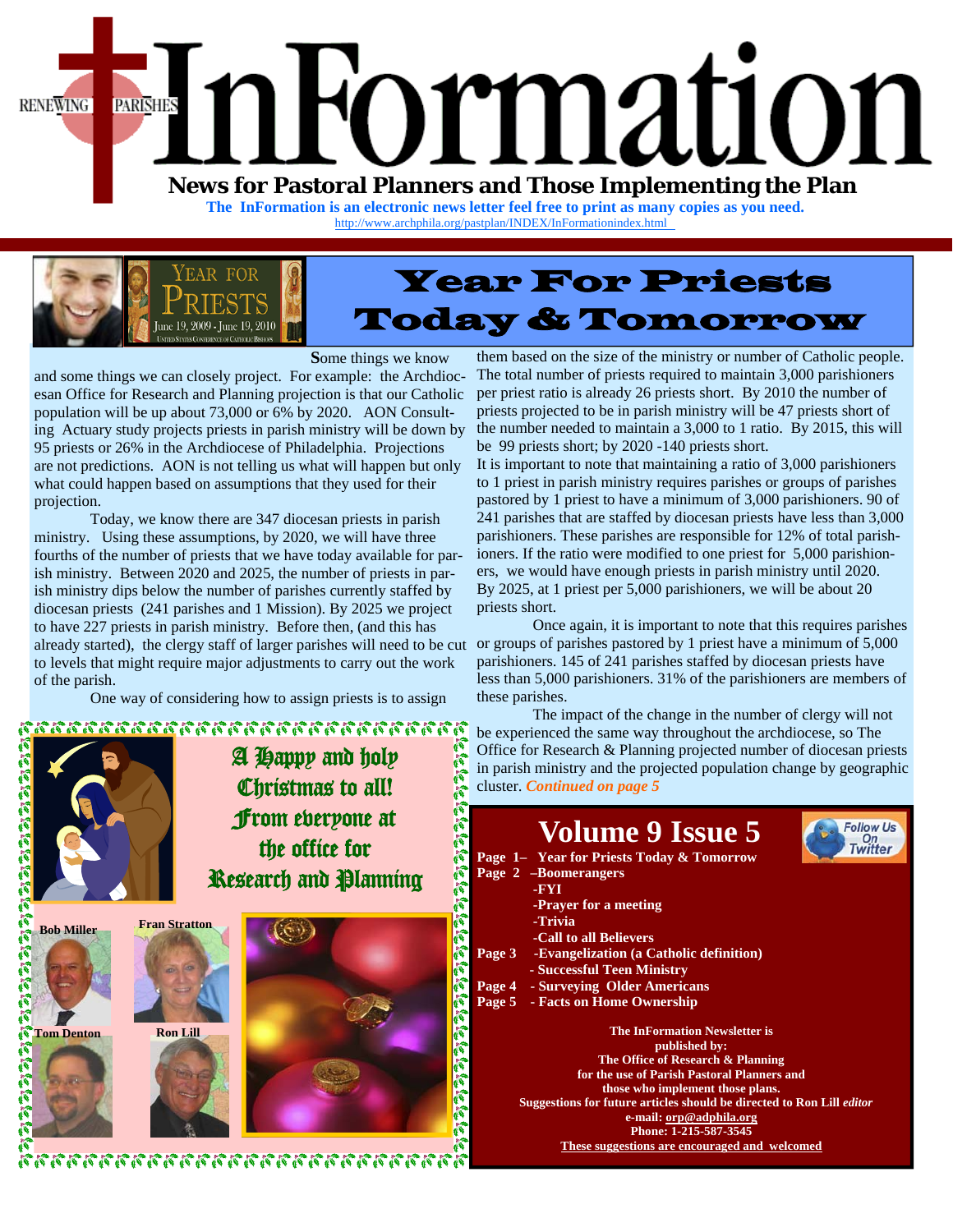

As we gather, we claim the presence of Jesus and stand firm on his word according to Mathew 18:19-20 " *Again (amen,) I say to you, if two of you agree on earth about anything for which they are to pray, it shall be granted to them by my heavenly father. For where two or three are gathered together in my name there am I in the midst of them"* 

 *(Ask for individuals to share how this scripture touched them ……***after sharing pray-)** So Lord we ask that you inspire us to plan for our parish and to be ever mindful of your presence We pray as always in the name of Jesus our Lord Amen

# **Trivia Box**

*How many Dioceses are in Pennsylvania?* 

*Go to Page 4 in the answer box* 

<u>. . . . . . . . . . . . . . . . .</u>



 *You can print as many copies as you need but* 



 $fYI.$ 



The Philadelphia Archdiocesan Office for Research and Planning is among the 19% of Americans on Twitter. To get all our latest research and numbers on Twitter go to:

http://twitter.com/PhillyCatholic

# "boomerangers"

#### **Recession Brings Many Young Adults Back to the Nest**

A recent survey by the Pew Research Center finds that 13% of parents with grown children say one of their adult sons or daughters has moved back home in the past year. Social scientists call them "boomerangers" -- young adults who move in with parents after living away from home. This recession has produced a bumper crop.

Census Bureau data confirm that fewer young singles are living solo now than before the recession. Similar drops in the proportion of young people who live by themselves occurred during or immediately after the recessions of 1982 and 2001. The current decline has been particularly steep among young women; the proportion who live by themselves fell by a full percentage point to 6.1%.

While the recession has touched Americans of all ages, it has been particularly hard on young adults. According to the Bureau of Labor Statistics, a smaller share of 16- to 24-yearolds are currently employed -- 46.1% -- than at any time since the government began collecting such data in 1948. **What does this mean for parishes?** 

Out of work young people are particularly vulnerable and in need of support from all their trusted communities. Parishes need to extend an invitation to these young people especially at Christmas to attend Mass and the Sacraments and get reconnected with the parish community. Parishes may also want to develop jobs network support or promote other activities like Joseph's People.

http://www.josephspeople.org/

### The Call to All Believers

God calls. We respond. This fundamental, essential pattern in the life of every believer appears throughout salvation history. The Father calls a chosen people, patriarchs, and prophets. Jesus calls his apostles and disciples. The Risen Lord calls everyone to labor in his vineyard, that is, in a world that must be transformed in view of the final coming of the Reign of God; and the Holy Spirit empowers all with the various gifts and ministries for the building up of the Body of Christ.

#### **From: Co-Workers in the vineyard of the Lord (U.S. Council of Catholic Bishops)**

http://www.usccb.org/laity/laymin/co-workers.pdf

### **Has your parish or Cluster entered into a Planning Process?**

**Do you need a professional Facilitator? The office of Research and Planning maintains a list of trained and experienced Resource people.** 

**Contact us at:** *The Archdiocese of Philadelphia 222 n. 17th Street Rm.216 Phila. Pa 19103*  **Phone** *215-587-3545* **E-mail orp@adphila.org**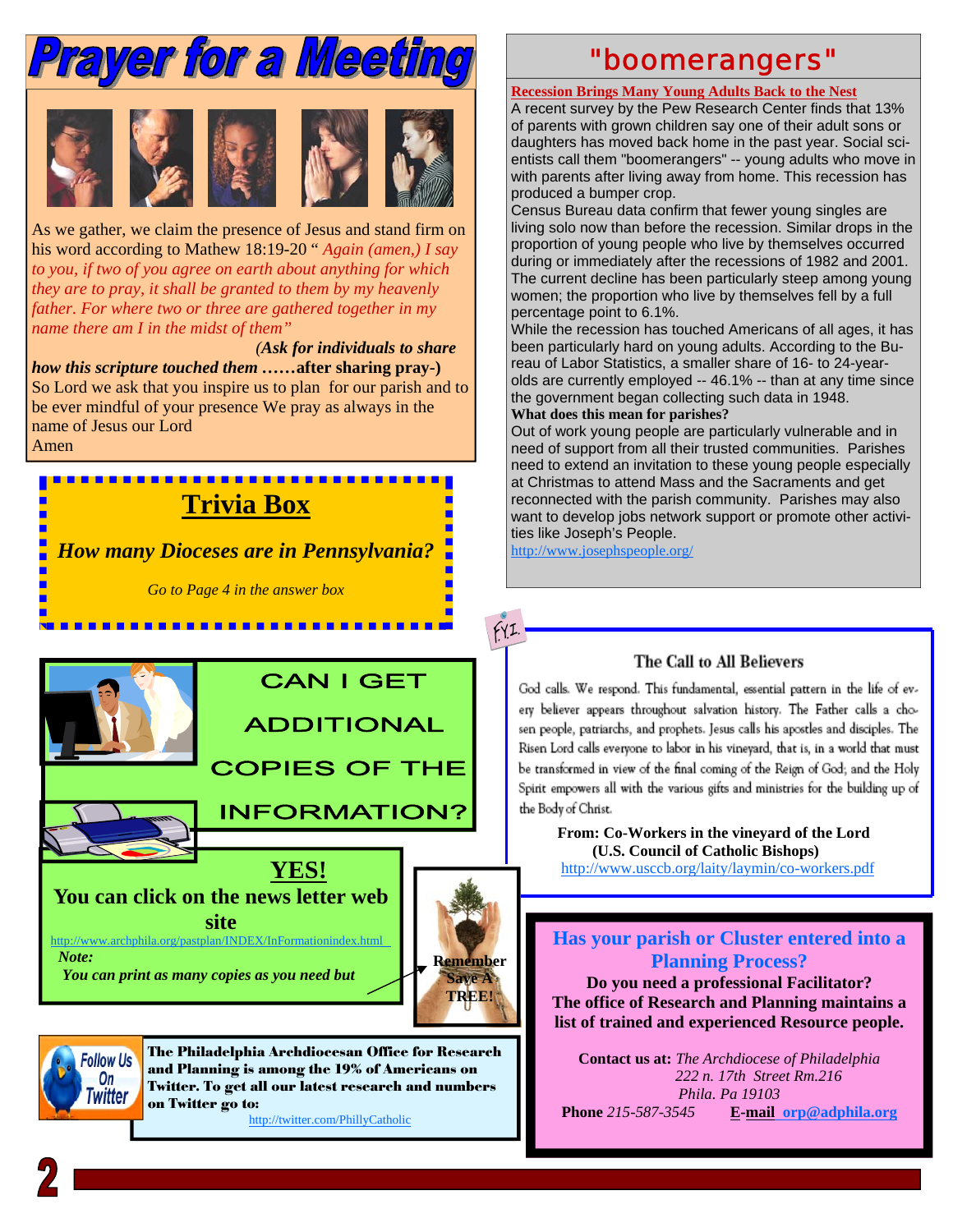

# **Successful Youth Ministry**

**Parish Newsletter A Service of the Parish Evaluation Project** Milwaukee, Wisconsin

#### **A Working Model For Youth Ministry**

 Catholic parishes put ministering to teenagers on the top of their priority lists, but success is hard to realize, at least to the extent found at St. Aloysius Parish in Baton Rouge, Louisiana (www.aloysius.org). Youth director Steven Brooksher and fellow ministers have created a model that not only attracts large numbers of junior and senior high school students, but a significant number of parents and adults as well. The secret to their success are the many coordinating groups that include both teenagers and adults

#### **Choosing Teen Leaders**

A key ingredient of the ministry is the Youth Leadership Team (YLT) that is made up of 33 teens from the  $10^{th}$ ,  $11^{th}$  and  $12^{th}$  grades being chosen as a member of the YLT involves a five step process. First the teenagers must apply to be on the team for either a one, two or three year term depending on what grade they are in. Second they write a paper on such topics as, "My experience of God," "What unique gifts do I have to contribute," "Why I feel called to be part of the YLT." These papers are reviewed by an adult team that meets on a monthly basis. Third comes the personal interviews conducted by the youth director and a group of adults to determine whether the applicant has the abilities and inclinations to be a good leader. Fourth is the discernment process that includes not only adults but also seniors on the YLT who will soon be graduating from high school. Finally, those who are chosen for the leadership team are assigned to either the Servant Team that handles the senior high level, or the SALT group – St. Aloysius Leadership Team – that works with the junior high. The Servant Team is mostly juniors and seniors, the SALT has more sophomores and juniors. Once this choice is made there follows an extensive training period so the teen leaders are equipped for their tasks. Some will be assigned to the Liturgy Committee that works on the Sunday evening Mass, some will join the Special Events Committee that plans socials, others will be on the Service Committee that arranges mission projects and trips. The rest work on planning teams that organize the Sunday gatherings for the youth – junior high on Sunday mornings and senior high on Sunday evenings.

#### **Sunday Gatherings**

 Ten Sunday gatherings for the senior high students happen each semester and six for the junior high. The planning teams, made up of two adults and three teen leaders, handle two gatherings per semester. A total of 350 senior high teenagers participate in at least one gathering throughout the year, with an average attendance of 150 to 175 per Sunday evening. Each planning team works out a theme, using ideas from Life Teen materials and other resources. The planning teams are assisted by adults who help set up the environment and prepare the food. The typical Sunday night schedule includes ice breakers and socializing at the beginning, then an interactive talk or presentation, followed by small group discussions facilitated by members of the Servant Team, and ends with food and music. As the evening winds down the adults and teen leaders gather to assess what worked and what could be done better next time. The Sunday morning gathering for the junior high averages 80 to 90 seventh and eighth graders. It has a different focus that includes more games, shorter talks and pizza at the end. What makes both the junior and senior high youth ministry successful is that it belongs to the teens. The leadership comes from them, with support from the adults. The teenagers are committed to this structure because it is such a positive experience for them. Not only are they having fun together, they are doing good for others besides. It is a worthwhile outlet for their enthusiasm and creativity. The youth director does not rush in to rescue projects and events if they fail. He expects much and the youth deliver. They know they are respected and trusted.

A special Thanks to The Parish Evaluation Project Please direct questions or interest to: Tom Sweetser, SJ & Peg Bishop, OSF www.pepparish.org pep@pitnet.net



## **What is Catholic Evangelization?**

the word "evangelization", though rooted solidly in both Scripture and Tradition, still sounds strange to many

Catholics. It means, literally, "'communication of the gospel," the spreading of the good news of Jesus Christ. Its root word, the Greek *Euangelizo,* means simply "good news." As Catholics we have always evangelized, but perhaps we have not identified it as such. When did we first learn of Jesus? Who taught us our first prayers? Who passed on their faith to us? To whom are we passing on our faith? Over the centuries the Catholic faith has been handed on and shared with others. This is evangelization.

Jesus, the Good News of God, was and is the greatest evangelizer. Jesus was sent "to bring good news to the poor; to proclaim release to captives and recovery of sight to the blind; to let the oppressed go free; and to proclaim the year of the Lord's favor."

The disciples of Jesus when commissioned by him to "Go into the whole world and proclaim the Good News to all of creation," became the evangelizing church.

#### **Evangelization is:** *Continued on Page 5*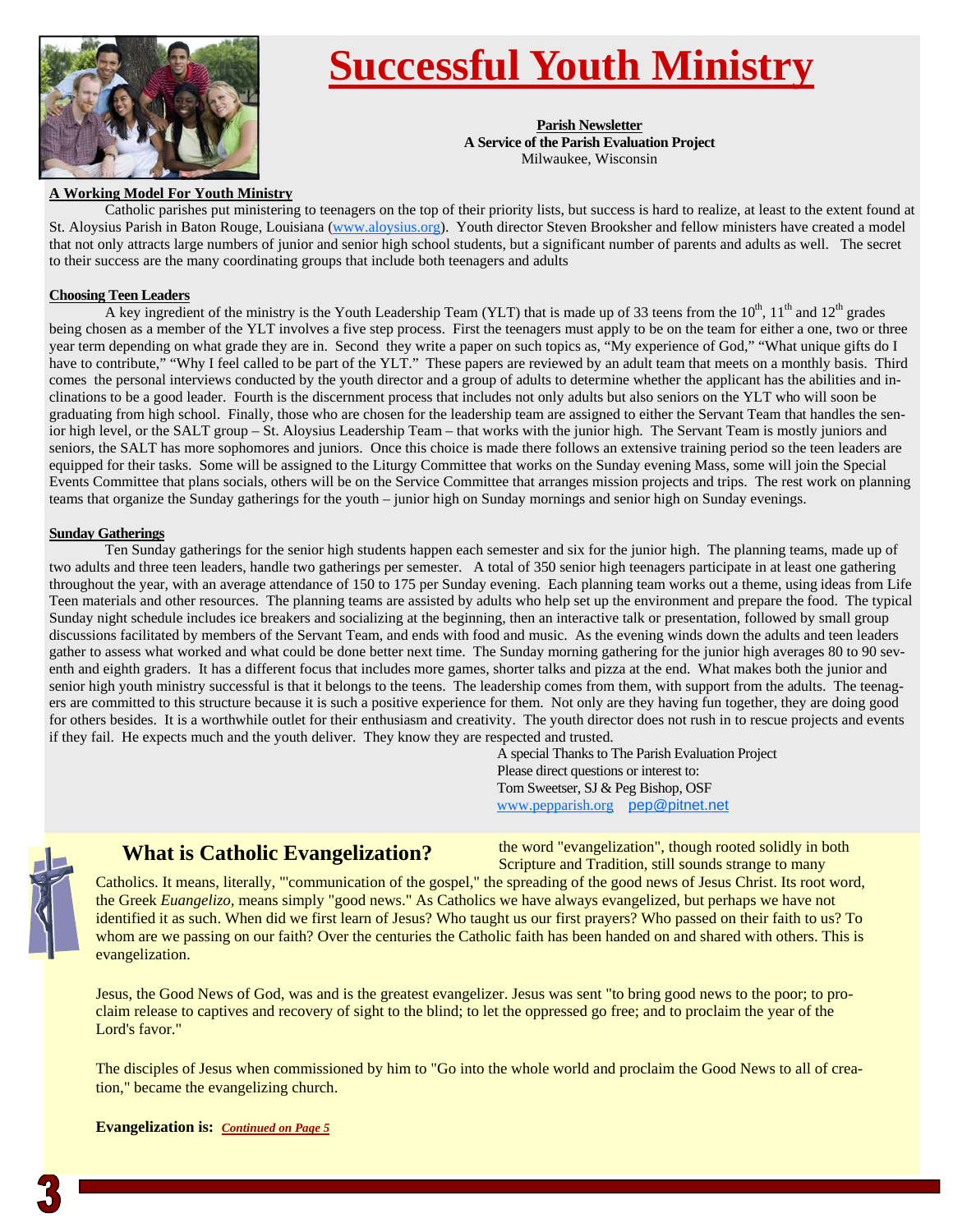

# **SURVEYING OLDER AMERICANS**

#### **The Upside of Getting Old** By 2050, according to-

Pew Research projections, about onein-five Americans will be over age 65, and about 5% will be ages 85 and older, up from 2% now. When asked

about a wide range of potential benefits of old age in a new Pew Research Center survey on aging among a nationally representative sample, **seven-in-ten respondents ages 65 and older say they are enjoying more time with their family**. About two-thirds cite more time for hobbies, more financial security and not having to work. About six-in-ten say they get more respect and feel less stress than when they were younger. Just over half cite more time to travel and to do volunteer work. Older adults may not experience these "upsides" at quite the prevalence levels that most younger adults expect to enjoy them once they grow old, but their responses nonetheless indicate that the phrase "golden years" is something more than a syrupy greeting card sentiment. Of all the good things about getting old, the best by far, according to older adults, is being able to spend more time with family members. In response to an **open-ended question**, 28% of those ages 65 and older say that what they value most about being older is the chance to spend more time with family, and an additional 25% say that above all, they value time with their grandchildren. A distant third on this list is having more financial security, which was cited by 14% of older adults as what they value most about getting older.

#### **Religion and Old Age.**

Religion is a far bigger part of the lives of older adults than younger adults. Two-thirds of adults ages 65 and older say religion is very important to them, compared with just over half of those ages 30 to 49 and just 44% of those ages 18 to 29. Moreover, among adults ages 65 and above, a third (34%) say religion has grown more important to them over the course of their lives, while just 4% say it has become less important and the majority (60%) say it has stayed the same. Among those who are over 65 and report having an illness or feeling sad, the share who say that religion has become more important to them rises to 43%. Source: Pew Research Center Social & Demographic Trends survey on aging, June 2009

#### **What Do Older People Do Every Day?**

Among all adults ages 65 and older, nine-in-ten talk with family or friends every day. About eight-in-ten read a book, newspaper or magazine, and the same share takes a prescription drug daily. Three-quarters watch more than an hour of television; about the same share prays daily.

 Nearly two-thirds drive a car. Less than half spend time on a hobby. About four-in-ten take a nap; about the same share goes shopping. Roughly one-in-four use the internet, get vigorous exercise or have trouble sleeping. Just 4% get into an argument with someone. As adults move deeper into their 70s and 80s, daily activity levels diminish on most fronts-especially when it comes to exercising and driving. On the other hand, daily prayer and daily medication both increase with age.

Source: Pew Research Center Social & Demographic Trends survey on aging, June 2009

#### The Daily Activities of Older Americans In the past 24 hours did you  $= ?$



# **ANSWER BOX**

## **There are ten**

Diocese of [Allentown](http://www.allentowndiocese.org/) Diocese of [Altoona-Johnstown](http://www.ajdiocese.org/) Diocese of *Erie* Diocese of [Greensburg D](http://www.dioceseofgreensburg.org/Pages/default.aspx)iocese of [Harrisburg](http://www.hbgdiocese.org/) Archdiocese of [Philadelphia D](http://archphila.org/home.php)iocese of [Pittsburgh](http://www.diopitt.org/) Diocese of [Scranton U](http://www.dioceseofscranton.org/)krainian Catholic [Archeparchy of Philadelphia](http://www.ukrarcheparchy.us/)  Byzantine [Archeparchy of Pittsburgh](http://www.archeparchy.org/)